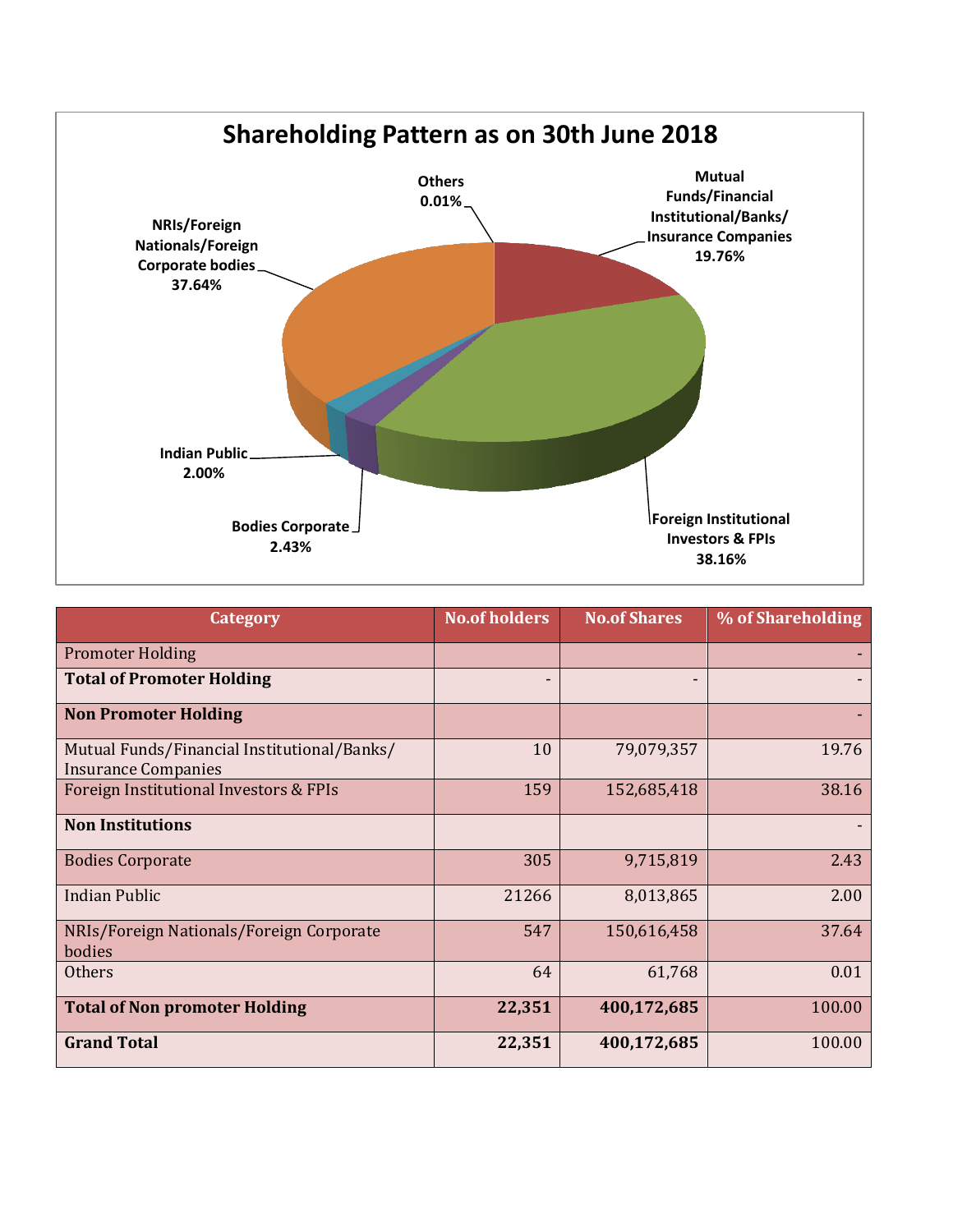Holding of specified securities ( Statement Showing Shareholding Pattern )

- 1. Name of Listed Entity : REDINGTON INDIA LTD 2 RS SHR
- 2. Scrip Code / Name of Scrip / Class of Security 532805 / REG / EQUITY
- 3. Share Holding Pattern Filed under: Reg. 31(1)(a) / Reg. 31(1)(b) / Reg.31(1)(c)
	- a. If under 31(1)(b) then indicate the report for Quarter ending 30-Jun-2018
	- b. If under 31(1)(c) then indicate date of allotment/extinguishment 30-Jun-2018

4. submission of information:- Declaration: The Listed entity is required to submit the following declaration to the extent of

| lParticulars                                                                     | ′es∥No*    |
|----------------------------------------------------------------------------------|------------|
| Whether the Listed Entity has issued any partly paid up shares?                  | INO        |
| 2 Whether the Listed Entity has issued any Convertible Securities or Warrants?   | INO        |
| 3 Whether the Listed Entity has any shares against which depository receipts are |            |
| lissued?                                                                         | <b>INO</b> |
| 4 Whether the Listed Entity has any shares in locked-in?                         | INO        |
| 5 Whether any shares held by promoters are pledge or otherwise encumbered?       | NO         |

5. The tabular format for disclosure of holding of specified securities is as follows:-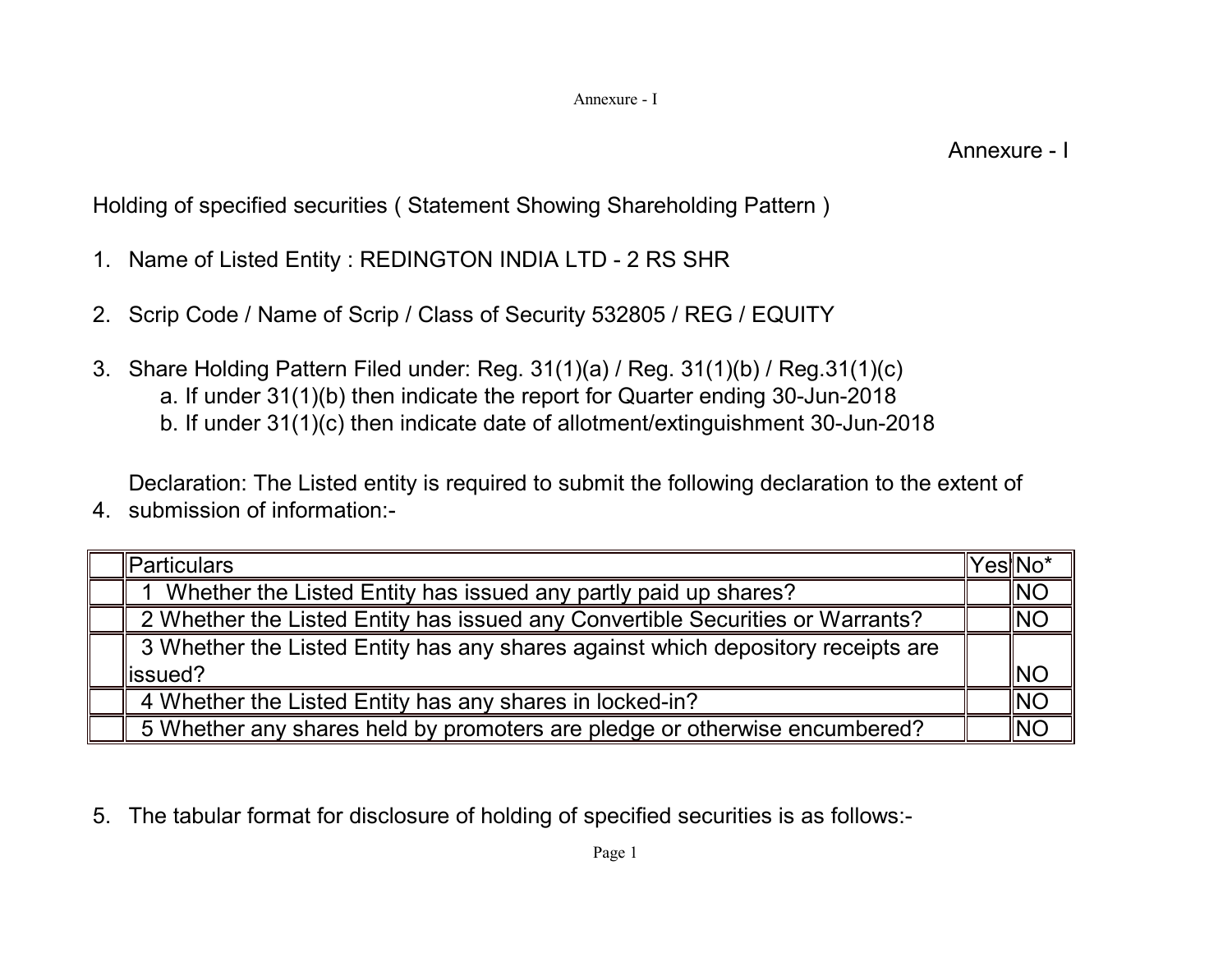Table I - Summary Statement holding of specified securities

|     | Cat Category of  | Nos. of | No. of                             | No. of       | No. of       | Total nos.  | Shareholdin  |               |                |                | Number of Voting Rights | No. of        | Shareholding             | Number of               |                | Number of      |       | Number of    |
|-----|------------------|---------|------------------------------------|--------------|--------------|-------------|--------------|---------------|----------------|----------------|-------------------------|---------------|--------------------------|-------------------------|----------------|----------------|-------|--------------|
| е   |                  |         | Shareholder Sharehol fully paid up | Partly       | shares       | shares held | g as         |               |                |                | held in each class of   | <b>Shares</b> | as a $%$                 | Locked in               |                | <b>Shares</b>  |       | equity       |
| gor | (II)             | ders    | equity                             | paid-up      | underlyin    | $(VII) =$   | a % of total |               |                |                | securities (IX)         | Underlyin     | assuming                 | shares (XII)            |                | pledged or     |       | shares held  |
|     |                  | (III)   | shares                             | equity       | g            | $(IV)+(V)+$ | no.          |               | No of Voting   |                | Total as                | g             | full conversion          |                         | As a           |                | As a  | in.          |
| (1) |                  |         | held                               | shares       | Depositor    | (VI)        | of shares    |               | Rights         |                | a % of                  |               | Outstandi of convertible | No.(a)                  | %              | No.(a)         | $\%$  | dematerializ |
|     |                  |         | (IV)                               | held         |              |             | (calculated  | Clas Clas Tot |                |                | $(A+B+C)$               | ng            | securities               |                         | of             |                | of    | ed           |
|     |                  |         |                                    | (V)          | Receipts     |             | as           | s             | s              | al             |                         | convertibl    | ( as a                   |                         | total          |                | total | form (XIV)   |
|     |                  |         |                                    |              | (VI)         |             | per SCRR,    | eg:           | eg:            |                |                         | e             | percentage               |                         | Shar           |                | Shar  |              |
|     |                  |         |                                    |              |              |             | 1957)        | X             |                |                |                         | securities    | of diluted               |                         | es             |                | es    |              |
|     |                  |         |                                    |              |              |             | (VIII) As a  |               |                |                |                         | (including    | share                    |                         | held           |                | held  |              |
|     |                  |         |                                    |              |              |             | % of         |               |                |                |                         | Warrants)     | capital)                 |                         | (b)            |                | (b)   |              |
|     | <b>PROMOTE</b>   |         |                                    |              |              |             |              |               |                |                |                         |               |                          |                         |                |                |       |              |
|     | IR &             |         |                                    |              |              |             |              |               |                |                |                         |               |                          |                         |                |                |       |              |
|     |                  |         |                                    |              |              |             |              |               |                |                |                         |               |                          |                         |                |                |       |              |
|     | <b>PROMOTE</b>   |         |                                    |              |              |             |              |               |                |                |                         |               |                          |                         |                |                |       |              |
|     | IR               |         |                                    |              |              |             |              |               |                |                |                         |               |                          |                         |                |                |       |              |
| IA. | <b>GROUP</b>     |         |                                    | $\mathbf{0}$ |              |             |              | Οl            | 01             |                | 0                       |               |                          | 01                      | 0              |                |       |              |
| IB. | <b>PUBLIC</b>    |         | 22351 400172685                    | 0            | 0            | 400172685   | 100          | ol            | $\overline{0}$ | $\overline{0}$ | 0                       | 0             | 100                      | $\overline{\mathbf{0}}$ | $\overline{0}$ | $\overline{0}$ |       | 305819844    |
|     | <b>INON</b>      |         |                                    |              |              |             |              |               |                |                |                         |               |                          |                         |                |                |       |              |
|     | <b>PROMOTE</b>   |         |                                    |              |              |             |              |               |                |                |                         |               |                          |                         |                |                |       |              |
|     | IR-              |         |                                    |              |              |             |              |               |                |                |                         |               |                          |                         |                |                |       |              |
|     | <b>NON</b>       |         |                                    |              |              |             |              |               |                |                |                         |               |                          |                         |                |                |       |              |
| IC. | <b>PUBLIC</b>    | 0l      | 0                                  | <b>0</b>     | $\mathbf{0}$ | 0           | 01           | ΟI            | οI             | <b>0</b>       | 0                       |               | 0                        | 01                      | 0              | 0              |       |              |
|     | <b>SHARES</b>    |         |                                    |              |              |             |              |               |                |                |                         |               |                          |                         |                |                |       |              |
|     | <b>IUNDERLYI</b> |         |                                    |              |              |             |              |               |                |                |                         |               |                          |                         |                |                |       |              |
|     | C1. NGDRS        |         | 0                                  | 0            |              | 0           | 01           | Οl            | 01             | 0              | 0                       |               |                          | 01                      | 0              |                |       |              |
|     |                  |         |                                    |              |              |             |              |               |                |                |                         |               |                          |                         |                |                |       |              |
|     | <b>SHARES</b>    |         |                                    |              |              |             |              |               |                |                |                         |               |                          |                         |                |                |       |              |
|     | <b>HELD BY</b>   |         |                                    |              |              |             |              |               |                |                |                         |               |                          |                         |                |                |       |              |
|     | <b>EMPLOYEE</b>  |         |                                    |              |              |             |              |               |                |                |                         |               |                          |                         |                |                |       |              |
|     | C2. TRUSTS       |         |                                    |              |              |             |              | $\mathbf{0}$  |                |                | 0                       |               |                          | 0                       |                |                |       |              |
|     | <b>Total</b>     |         | 22351 400172685                    | 0l           |              | 0 400172685 | 100          | οl            | οT             | οI             | 0                       | Ol            | 100                      | ग                       | σI             | ᇭ              |       | 305819844    |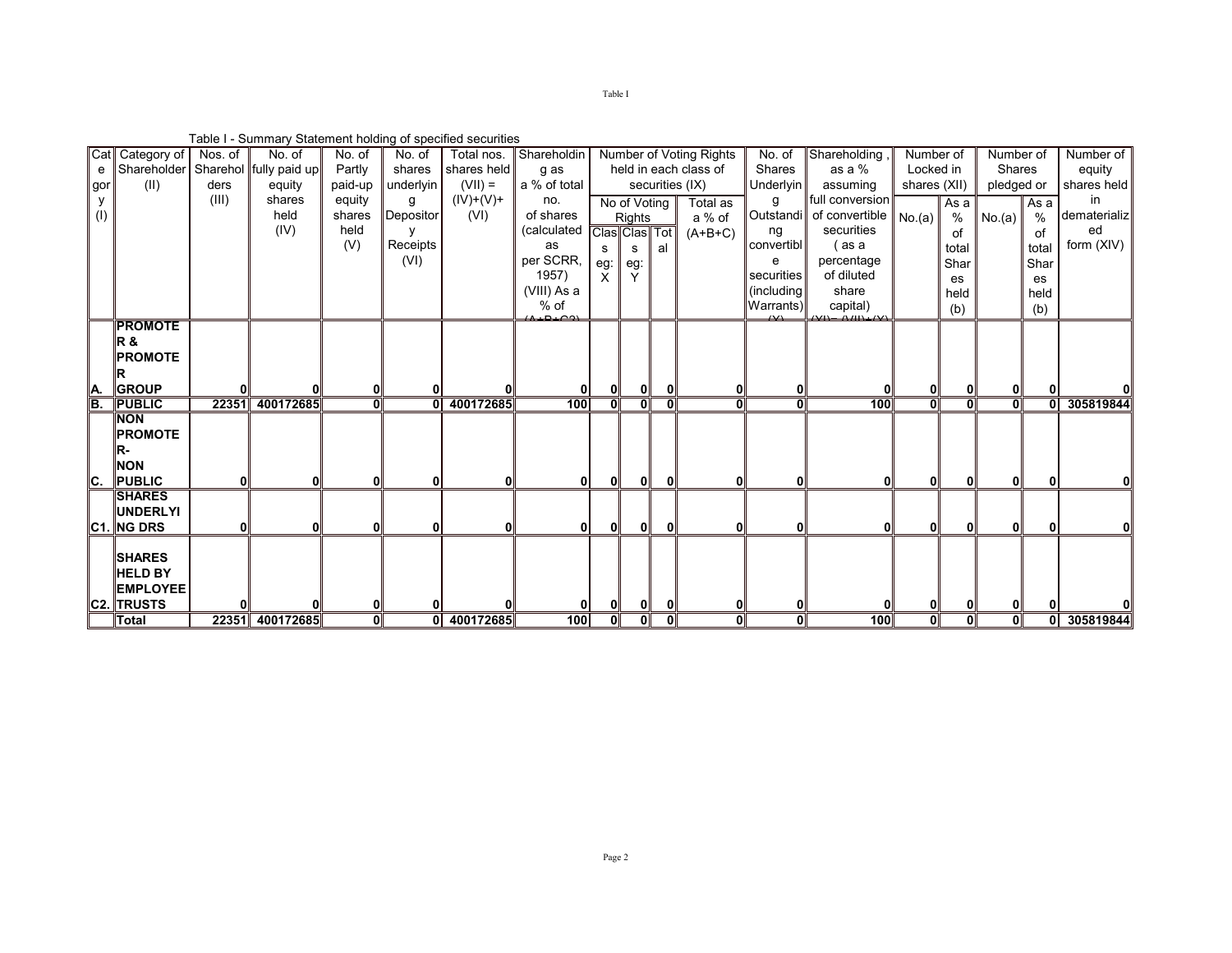Table II

Table II - Statement showing shareholding pattern of the Promoter and Promoter Group

| Category & Name                                                                                                                                                                                    | <b>PAN</b> | Nos. of      | No. of              | Partly       | No. of       | Total      | Shareholding  |                         | Number of Voting |               |                       | No. of        | Shareholding                        | Number of    |                | Number of    |               | Number of    |
|----------------------------------------------------------------------------------------------------------------------------------------------------------------------------------------------------|------------|--------------|---------------------|--------------|--------------|------------|---------------|-------------------------|------------------|---------------|-----------------------|---------------|-------------------------------------|--------------|----------------|--------------|---------------|--------------|
| of the Shareholders                                                                                                                                                                                | (II)       |              | Sharehol fully paid | paid-up      | shares       | nos.       | $\%$          |                         |                  | <b>Rights</b> |                       | <b>Shares</b> | as a %                              | Locked in    |                | Shares       |               | equity       |
| (1)                                                                                                                                                                                                |            | der          | up                  | equity       | underlyin    | shares     | calculated as |                         |                  |               | held in each class of | Underlyin     | assuming                            | shares (XII) |                | pledged or   |               | shares held  |
|                                                                                                                                                                                                    |            | (III)        | equity              | shares       |              | held       | per SCRR,     |                         |                  |               | No of Voting Total    | g             | full conversion                     |              | As a           |              | Asa           | in           |
|                                                                                                                                                                                                    |            |              | shares              | held         | Depositor    | $(VII =$   | 1957          |                         | Rights           |               | as                    | Outstandi     | of convertible                      | No.(a)       | $\frac{0}{0}$  | No.(a)       | $\frac{0}{0}$ | dematerializ |
|                                                                                                                                                                                                    |            |              | held                | (V)          | $\mathsf{v}$ | $IV + V +$ | As a % of     |                         | Clas Clas Tot    |               | a %                   | ng            | securities                          |              | of             |              | of            | ed           |
|                                                                                                                                                                                                    |            |              | (IV)                |              | Receipts     | VI)        | $(A+B+C2)$    | s                       | $\mathbf{s}$     | al            | of                    | convertibl    | (as a                               |              | total          |              | total         | form (XIV)   |
|                                                                                                                                                                                                    |            |              |                     |              | (VI)         |            | (VIII)        | $\times$                | Y                |               | Total                 | e             | percentage                          |              | Shar           |              | Shar          |              |
|                                                                                                                                                                                                    |            |              |                     |              |              |            |               |                         |                  |               | Votin                 |               | securities of diluted share         |              | es             |              | es            |              |
|                                                                                                                                                                                                    |            |              |                     |              |              |            |               |                         |                  |               |                       | (including    | capital)                            |              | held           |              | held          |              |
|                                                                                                                                                                                                    |            |              |                     |              |              |            |               |                         |                  |               |                       |               | rights Warrants) $(XI) = (VII)+(X)$ |              | (b)            |              | (b)           |              |
|                                                                                                                                                                                                    |            |              |                     |              |              |            |               |                         |                  |               |                       | (X)           | as a % of                           |              |                |              |               |              |
|                                                                                                                                                                                                    |            |              |                     |              |              |            |               |                         |                  |               |                       |               | $A+B+C2$                            |              |                |              |               |              |
|                                                                                                                                                                                                    |            |              |                     |              |              |            |               |                         |                  |               |                       |               |                                     |              |                |              |               |              |
| <b>TINDIAN</b>                                                                                                                                                                                     |            |              |                     |              |              |            |               |                         |                  |               |                       |               |                                     |              |                |              |               |              |
| Individuals/Hindu undivided                                                                                                                                                                        |            |              |                     |              |              |            |               |                         |                  |               |                       |               |                                     |              |                |              |               |              |
| alFamily                                                                                                                                                                                           |            | n            | ŋ                   | n            |              |            | 01            | 01                      | 0                | 0             |                       |               |                                     | 01           | 0              | $\Omega$     |               |              |
| Central Government/                                                                                                                                                                                |            |              |                     |              |              |            |               |                         |                  |               |                       |               |                                     |              |                |              |               |              |
| b State Government(s)                                                                                                                                                                              |            |              |                     | n            |              |            | οI            | οI                      |                  | 0l            | n                     | n             |                                     |              | $\Omega$       | <sup>0</sup> |               |              |
| <b>Financial Institutions/</b>                                                                                                                                                                     |            |              |                     |              |              |            |               |                         |                  |               |                       |               |                                     |              |                |              |               |              |
| c.Banks                                                                                                                                                                                            |            | n            | Û                   | ΩI           |              |            | οI            | ОΙ.                     | 0                | οl            | 01                    | ΩI            | 0                                   | 0I           | $\mathbf{0}$   | 0I           | 0             |              |
| d ANY OTHER                                                                                                                                                                                        |            |              |                     |              |              |            |               |                         |                  |               |                       |               |                                     |              |                |              |               |              |
|                                                                                                                                                                                                    |            |              |                     |              |              |            |               |                         |                  |               |                       |               |                                     |              |                |              |               |              |
| Sub-Total (A)(1)                                                                                                                                                                                   |            | 0            | $\Omega$            | оT           |              |            | σT            | $\overline{\mathbf{d}}$ | ⋒                | ण             | οI                    | 01            | 0                                   | οI           | 0              | οI           | 0             |              |
|                                                                                                                                                                                                    |            |              |                     |              |              |            |               |                         |                  |               |                       |               |                                     |              |                |              |               |              |
| 2. FOREIGN                                                                                                                                                                                         |            |              |                     |              |              |            |               |                         |                  |               |                       |               |                                     |              |                |              |               |              |
| Individuals (Non-                                                                                                                                                                                  |            |              |                     |              |              |            |               |                         |                  |               |                       |               |                                     |              |                |              |               |              |
| <b>Resident Individuals/</b>                                                                                                                                                                       |            |              |                     |              |              |            |               |                         |                  |               |                       |               |                                     |              |                |              |               |              |
| a. Foreign Individuals)                                                                                                                                                                            |            |              | $\Omega$            | 0            |              |            | 01            | οI                      | 0                | 0I            | 01                    | 01            |                                     | 01           | 0              | 0            |               |              |
| b Government                                                                                                                                                                                       |            | <sub>0</sub> | $\overline{0}$      | 0I           |              | ΩI         | ग             | пĪ                      | ᇭ                | ᠗             | 0l                    | ग             | oľ                                  | ग            | $\overline{0}$ | न            | $\Omega$      |              |
| c. Institutions                                                                                                                                                                                    |            |              | ΩI                  | $\mathbf{a}$ |              |            | σT            | ΩI                      |                  | 0I            |                       | ΩI            | 0                                   | ΩI           | 0              | ΩI           | <sup>0</sup>  |              |
| d Foreign Portfolio Investor                                                                                                                                                                       |            |              |                     | ΩI           |              |            | ΩI            | ΩL                      | $\Omega$         | 0l            |                       | ΩI            |                                     | ΩI           |                | ΩI           |               |              |
| f. ANY OTHER                                                                                                                                                                                       |            |              |                     |              |              |            |               |                         |                  |               |                       |               |                                     |              |                |              |               |              |
| <b>Overseas Bodies Corporate</b>                                                                                                                                                                   |            |              |                     |              |              |            |               |                         |                  |               |                       |               |                                     |              |                |              |               |              |
| Harrow Investment Holding Limited AADCR4958A                                                                                                                                                       |            |              |                     |              |              |            |               |                         |                  |               |                       |               |                                     |              |                |              |               |              |
| Sub-Total (A)(2)                                                                                                                                                                                   |            | Û            | Û                   | ΩI           |              |            | оT            | ΩI                      | 01               | 0I            |                       | ΩI            |                                     | $\mathbf{a}$ | 0              | <sup>0</sup> | $\Omega$      |              |
|                                                                                                                                                                                                    |            |              |                     |              |              |            |               |                         |                  |               |                       |               |                                     |              |                |              |               |              |
| <b>Total Shareholding of Promoter</b>                                                                                                                                                              |            |              |                     |              |              |            |               |                         |                  |               |                       |               |                                     |              |                |              |               |              |
| and Promoter Group (A)=                                                                                                                                                                            |            |              |                     |              |              |            |               |                         |                  |               |                       |               |                                     |              |                |              |               |              |
| $(A)(1)+(A)(2)$                                                                                                                                                                                    |            |              |                     |              |              |            |               |                         | 0                | n             |                       |               |                                     | 01           | ŋ              |              |               |              |
|                                                                                                                                                                                                    |            |              |                     |              |              |            |               |                         |                  |               |                       |               |                                     |              |                |              |               |              |
| Details of Shares which remain unclaimed may be given hear along with details such as number of shareholders, outstanding shares held in demat/unclaimed suspense account, voting rights which are |            |              |                     |              |              |            |               |                         |                  |               |                       |               |                                     |              |                |              |               |              |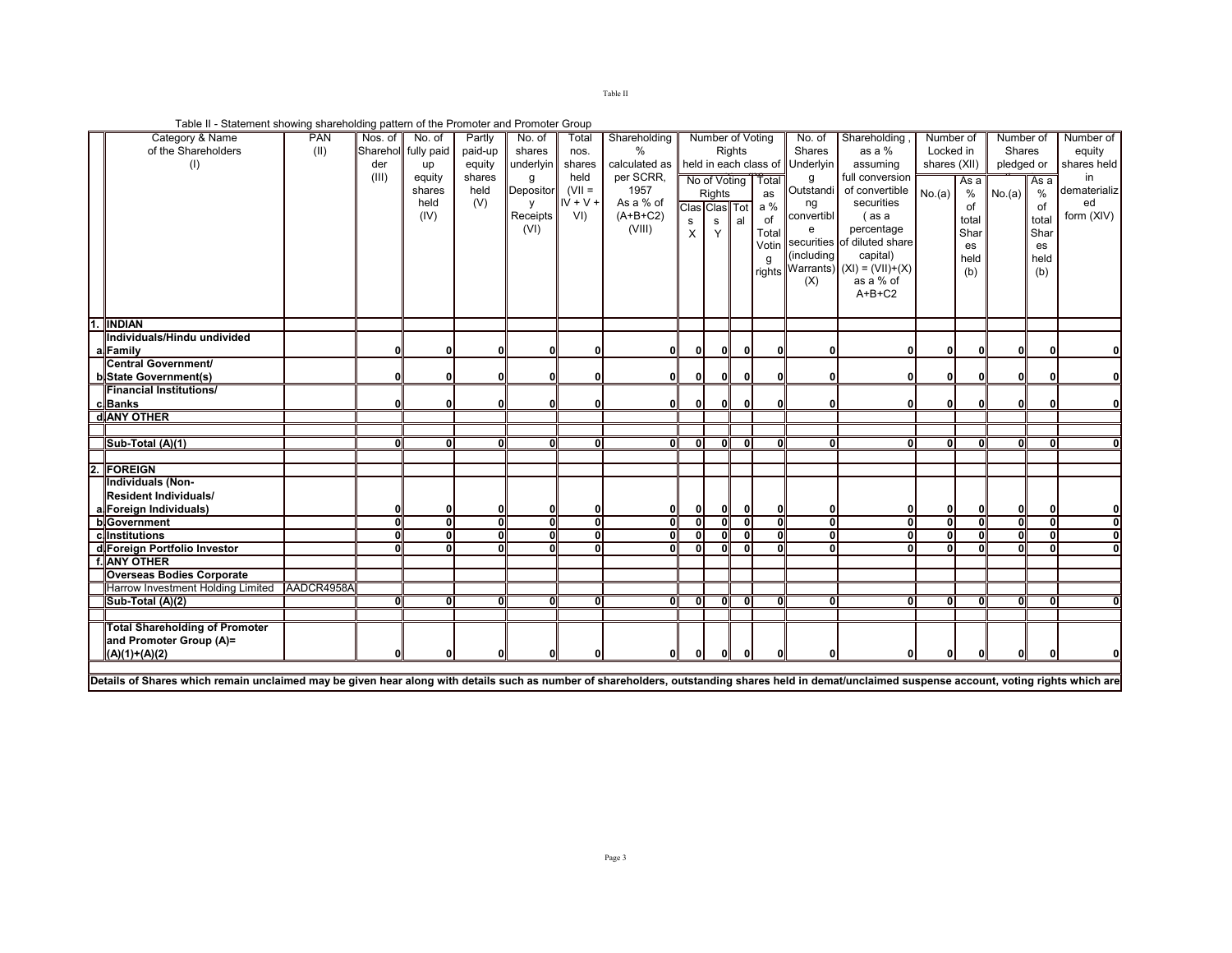Table III

Table III - Statement showing shareholding pattern of the Public shareholder

|             | Category & Name<br>of the Shareholders<br>(1)                                 | PAN<br>(11)              | Nos. of<br>der<br>(III) | No. of<br>Sharehol fully paid up<br>equity<br>shares<br>held<br>(IV) | Partly<br>paid-up<br>equity<br>shares<br>held<br>(V) | No. of<br>shares<br>underlyin<br>g<br>Depositor<br>v<br>Receipts<br>(VI) | Total nos.<br>shares held<br>$(VII =$<br>$IV + V +$<br>VI) | Shareholding<br>$\%$<br>calculated as<br>per SCRR.<br>1957<br>As a % of<br>$(A+B+C2)$<br>(VIII) |                         | Number of Voting<br><b>Rights</b><br>held in each class of<br>securities IX)<br>No of Voting<br>Total |              |                                              | No. of<br>Shares<br>Underlyin<br>g<br>Outstandi<br>ng<br>e | Total<br>Shareholding<br>as a % assuming<br>full conversion<br>of convertible<br>securities<br>convertibl (as a percentage<br>of diluted share | Number of<br>Locked in<br>shares (XII)<br>No.(a)<br>As a<br>$\%$ |                         | Number of<br>Shares<br>pledged or<br>otherwise<br>encumbered<br>(XIII)<br>As a %<br>No.(a)<br>of total |  | Number of<br>equity<br>shares held<br>in<br>dematerializ<br>ed<br>form (XIV) |
|-------------|-------------------------------------------------------------------------------|--------------------------|-------------------------|----------------------------------------------------------------------|------------------------------------------------------|--------------------------------------------------------------------------|------------------------------------------------------------|-------------------------------------------------------------------------------------------------|-------------------------|-------------------------------------------------------------------------------------------------------|--------------|----------------------------------------------|------------------------------------------------------------|------------------------------------------------------------------------------------------------------------------------------------------------|------------------------------------------------------------------|-------------------------|--------------------------------------------------------------------------------------------------------|--|------------------------------------------------------------------------------|
|             | <b>INSTITUTIONS</b>                                                           |                          |                         |                                                                      |                                                      |                                                                          |                                                            |                                                                                                 | s<br>$\times$           | Rights<br>as<br>a %<br>Clas Clas Tot<br>of<br>s<br>al<br>Total<br>Y<br>Votin<br>g<br>rights           |              | securities<br>(including<br>Warrants)<br>(X) | capital)<br>(XI)                                           |                                                                                                                                                | of<br>total<br>Shar<br>es<br>held<br>(b)                         | (Not<br>applic<br>able) | <b>Shares</b><br>held<br>(Not<br>appli<br>cable)<br>(b)                                                |  |                                                                              |
| a.          | <b>Mutual Funds/</b>                                                          |                          |                         | 51090513                                                             | $\overline{\mathbf{0}}$                              | $\Omega$                                                                 | 51090513                                                   | 12.77                                                                                           | $\overline{\mathbf{0}}$ | $\overline{\mathbf{0}}$                                                                               | 0l           | $\mathbf{0}$                                 |                                                            | 12.77                                                                                                                                          | O                                                                | Ō                       | <b>NA</b>                                                                                              |  | 51090513                                                                     |
|             | Names                                                                         |                          |                         |                                                                      |                                                      |                                                                          |                                                            |                                                                                                 |                         |                                                                                                       |              |                                              |                                                            |                                                                                                                                                |                                                                  |                         |                                                                                                        |  |                                                                              |
|             | HDFC TRUSTEE CO LTD A/C HDFC<br>RETIREMENT SAVINGS FUND-EQUITY<br><b>PLAN</b> |                          |                         |                                                                      |                                                      |                                                                          |                                                            |                                                                                                 |                         |                                                                                                       |              |                                              |                                                            |                                                                                                                                                |                                                                  |                         |                                                                                                        |  |                                                                              |
|             | <b>SBI MUTUAL FUND</b>                                                        | AAATH1809A<br>AABTS6407Q |                         | 35977902<br>4479350                                                  | 0<br>$\overline{0}$                                  |                                                                          | 35977902<br>4479350                                        | 8.99<br>1.12                                                                                    | $\mathbf 0$<br>$\Omega$ | $\mathbf{0}$<br>$\mathbf{0}$                                                                          | $\Omega$     | $\overline{0}$                               |                                                            | 8.99<br>1.12                                                                                                                                   | $\mathbf{0}$<br>$\overline{0}$                                   | ō                       | $\Omega$                                                                                               |  | 35977902<br>4479350                                                          |
|             | <b>Venture Capital Funds</b>                                                  |                          | O                       | $\mathbf 0$                                                          | $\overline{\mathbf{0}}$                              | $\mathbf{0}$                                                             |                                                            | 01                                                                                              | $\mathbf{0}$            | 01                                                                                                    | $\mathbf{0}$ | o                                            | $\Omega$                                                   |                                                                                                                                                | 0                                                                | 0                       | <b>NA</b>                                                                                              |  |                                                                              |
| b.<br>$-c.$ | <b>Alternate Investment Funds</b>                                             |                          | n                       | ᅁ                                                                    | ᅁ                                                    | ิง                                                                       |                                                            | $\overline{0}$                                                                                  | ᅙ                       | $\overline{\mathbf{0}}$                                                                               | ា            | ᅁ                                            | 0                                                          | $\overline{0}$                                                                                                                                 | Ō                                                                | Ō                       | <b>NA</b>                                                                                              |  | $\overline{0}$                                                               |
|             | Foreign Venture                                                               |                          |                         |                                                                      |                                                      |                                                                          |                                                            |                                                                                                 |                         |                                                                                                       |              |                                              |                                                            |                                                                                                                                                |                                                                  |                         |                                                                                                        |  |                                                                              |
|             | d. Capital Investors                                                          |                          |                         | $\mathbf{0}$                                                         | $\mathbf{0}$                                         | $\Omega$                                                                 |                                                            | 0                                                                                               | 0                       | 01                                                                                                    | $\mathbf{0}$ | $\mathbf{0}$                                 | $\Omega$                                                   |                                                                                                                                                | 0                                                                |                         | <b>NA</b>                                                                                              |  | $\Omega$                                                                     |
|             | Foreign Portfolio                                                             |                          |                         |                                                                      |                                                      |                                                                          |                                                            |                                                                                                 |                         |                                                                                                       |              |                                              |                                                            |                                                                                                                                                |                                                                  |                         |                                                                                                        |  |                                                                              |
| е.          | Investors                                                                     |                          |                         | 158 150419417                                                        | 0                                                    |                                                                          | 0 150419417                                                | 37.59                                                                                           | 0                       | 0                                                                                                     | ŋ            | $\mathbf{0}$                                 | $\Omega$                                                   | 37.59                                                                                                                                          | O.                                                               |                         | <b>NA</b>                                                                                              |  | 150419417                                                                    |
|             | Names                                                                         |                          |                         |                                                                      |                                                      |                                                                          |                                                            |                                                                                                 |                         |                                                                                                       |              |                                              |                                                            |                                                                                                                                                |                                                                  |                         |                                                                                                        |  |                                                                              |
|             | STANDARD CHARTERED PRIVATE                                                    |                          |                         |                                                                      |                                                      |                                                                          |                                                            |                                                                                                 |                         |                                                                                                       |              |                                              |                                                            |                                                                                                                                                |                                                                  |                         |                                                                                                        |  |                                                                              |
|             | EQUITY (MAURITIUS)LIMITED                                                     | AAACF6774H               |                         | 7767867                                                              | $\Omega$                                             |                                                                          | 7767867                                                    | 1.94                                                                                            | $\mathbf 0$             | $\Omega$                                                                                              |              |                                              |                                                            | 1.94                                                                                                                                           | $\Omega$                                                         |                         | $\Omega$                                                                                               |  | 7767867                                                                      |
|             | <b>FIDELITY PURITAN</b>                                                       |                          |                         |                                                                      |                                                      |                                                                          |                                                            |                                                                                                 |                         |                                                                                                       |              |                                              |                                                            |                                                                                                                                                |                                                                  |                         |                                                                                                        |  |                                                                              |
|             | TRUST-FIDELITY LOW-PRICED                                                     |                          |                         |                                                                      |                                                      |                                                                          |                                                            |                                                                                                 |                         |                                                                                                       |              |                                              |                                                            |                                                                                                                                                |                                                                  |                         |                                                                                                        |  |                                                                              |
|             | <b>STOCK FUND</b>                                                             | AAATF1551H               |                         | 14700000                                                             |                                                      |                                                                          | 14700000                                                   | 3.67                                                                                            |                         | $\mathbf{0}$                                                                                          |              |                                              |                                                            | 3.67                                                                                                                                           | U                                                                |                         |                                                                                                        |  | 14700000                                                                     |
|             | <b>FIDELITY NORTHSTAR FUND</b>                                                | AAATF1570C               |                         | 7200001                                                              | $\overline{0}$                                       |                                                                          | 720000                                                     | 1.8                                                                                             | $\overline{0}$          | $\overline{0}$                                                                                        | n            | $\mathbf 0$                                  |                                                            | 1.8                                                                                                                                            | $\overline{0}$                                                   | $\overline{0}$          | $\overline{0}$                                                                                         |  | 7200001                                                                      |
|             | FIAM GROUP TRUST FOR EMPLOYEE<br>BENEFIT PLANS - FIAM EMERGING                |                          |                         |                                                                      |                                                      |                                                                          |                                                            |                                                                                                 |                         |                                                                                                       |              |                                              |                                                            |                                                                                                                                                |                                                                  |                         |                                                                                                        |  |                                                                              |
|             |                                                                               |                          |                         |                                                                      |                                                      |                                                                          |                                                            |                                                                                                 |                         |                                                                                                       |              |                                              |                                                            |                                                                                                                                                |                                                                  |                         |                                                                                                        |  |                                                                              |
|             |                                                                               |                          |                         |                                                                      | $\Omega$                                             |                                                                          |                                                            |                                                                                                 |                         |                                                                                                       |              |                                              |                                                            |                                                                                                                                                | $\Omega$                                                         |                         | $\Omega$                                                                                               |  |                                                                              |
|             | MARKETS COMMINGLED POOL                                                       | AAATF1593P               |                         | 12391155                                                             |                                                      |                                                                          | 12391155                                                   | 3.1                                                                                             | $\Omega$                | $\Omega$                                                                                              |              |                                              |                                                            | 3.1                                                                                                                                            |                                                                  |                         |                                                                                                        |  | 12391155                                                                     |
|             | <b>FRANKLIN TEMPLETON INVESTMENT</b><br><b>FUNDS</b>                          | AABCT5310J               |                         | 19382465                                                             | $\Omega$                                             |                                                                          | 19382465                                                   | 4.84                                                                                            |                         | $\Omega$                                                                                              |              |                                              |                                                            | 4.84                                                                                                                                           | <sup>n</sup>                                                     |                         | $\Omega$                                                                                               |  |                                                                              |
|             | <b>TEMPLETON GLOBAL INVESTMENT</b>                                            |                          |                         |                                                                      |                                                      |                                                                          |                                                            |                                                                                                 |                         |                                                                                                       |              |                                              |                                                            |                                                                                                                                                |                                                                  |                         |                                                                                                        |  | 19382465                                                                     |
|             | TRUST - TEMPLETONEMERGING                                                     |                          |                         |                                                                      |                                                      |                                                                          |                                                            |                                                                                                 |                         |                                                                                                       |              |                                              |                                                            |                                                                                                                                                |                                                                  |                         |                                                                                                        |  |                                                                              |
|             | MARKETS SMALL CAP FUND                                                        | AABTT3119N               |                         | 6117598                                                              |                                                      |                                                                          | 6117598                                                    | 1.53                                                                                            | $\Omega$                | $\Omega$                                                                                              |              |                                              |                                                            | 1.53                                                                                                                                           | $\Omega$                                                         |                         | $\Omega$                                                                                               |  | 6117598                                                                      |
|             | FIDELITY FUNDS - ASIAN SMALLER                                                |                          |                         |                                                                      |                                                      |                                                                          |                                                            |                                                                                                 |                         |                                                                                                       |              |                                              |                                                            |                                                                                                                                                |                                                                  |                         |                                                                                                        |  |                                                                              |
|             | <b>COMPANIES POOL</b>                                                         | AACCF3258J               |                         | 5470234                                                              | $\Omega$                                             |                                                                          | 5470234                                                    | 1.37                                                                                            |                         | $\mathbf{0}$                                                                                          |              |                                              |                                                            | 1.37                                                                                                                                           | U                                                                |                         | $\Omega$                                                                                               |  | 5470234                                                                      |
|             | GOVERNMENT PENSION FUND GLOBAL                                                | AACCN1454E               |                         | 12097045                                                             | ō                                                    |                                                                          | 1209704                                                    | 3.02                                                                                            | $\overline{0}$          | $\overline{0}$                                                                                        | $\Omega$     | ō                                            |                                                            | 3.02                                                                                                                                           | $\overline{0}$                                                   | $\overline{0}$          | $\overline{0}$                                                                                         |  | 12097045                                                                     |
|             | RBC EMERGING MARKETS DIVIDEND                                                 |                          |                         |                                                                      |                                                      |                                                                          |                                                            |                                                                                                 |                         |                                                                                                       |              |                                              |                                                            |                                                                                                                                                |                                                                  |                         |                                                                                                        |  |                                                                              |
|             | <b>FUND</b>                                                                   | AACTR2549D               |                         | 5208853                                                              | $\Omega$                                             |                                                                          | 5208853                                                    | 1.3                                                                                             |                         | U                                                                                                     |              |                                              |                                                            | 1.3                                                                                                                                            | U                                                                |                         |                                                                                                        |  | 5208853                                                                      |
|             | <b>Financial Institutions/</b>                                                |                          |                         |                                                                      |                                                      |                                                                          |                                                            |                                                                                                 |                         |                                                                                                       |              |                                              |                                                            |                                                                                                                                                |                                                                  |                         |                                                                                                        |  |                                                                              |
| f.          | <b>Banks</b>                                                                  |                          |                         | 18959                                                                | 0                                                    | $\mathbf{0}$                                                             | 18959                                                      |                                                                                                 |                         | $\mathbf{0}$                                                                                          |              | $\mathbf{0}$                                 | $\Omega$                                                   |                                                                                                                                                | 0                                                                |                         | <b>NA</b>                                                                                              |  | 18959                                                                        |
| $g$ .       | <b>Insurance Companies</b>                                                    |                          |                         | 27969885                                                             | $\overline{\mathbf{0}}$                              | $\overline{0}$                                                           | 27969885                                                   | 6.99                                                                                            | $\overline{0}$          | $\overline{\mathbf{d}}$                                                                               | 0            | $\overline{0}$                               | $\mathbf{0}$                                               | 6.99                                                                                                                                           | $\overline{0}$                                                   | $\mathbf{0}$            | <b>NA</b>                                                                                              |  | 27969885                                                                     |
|             | Names<br><b>ICICI PRUDENTIAL LIFE</b>                                         |                          |                         |                                                                      |                                                      |                                                                          |                                                            |                                                                                                 |                         |                                                                                                       |              |                                              |                                                            |                                                                                                                                                |                                                                  |                         |                                                                                                        |  |                                                                              |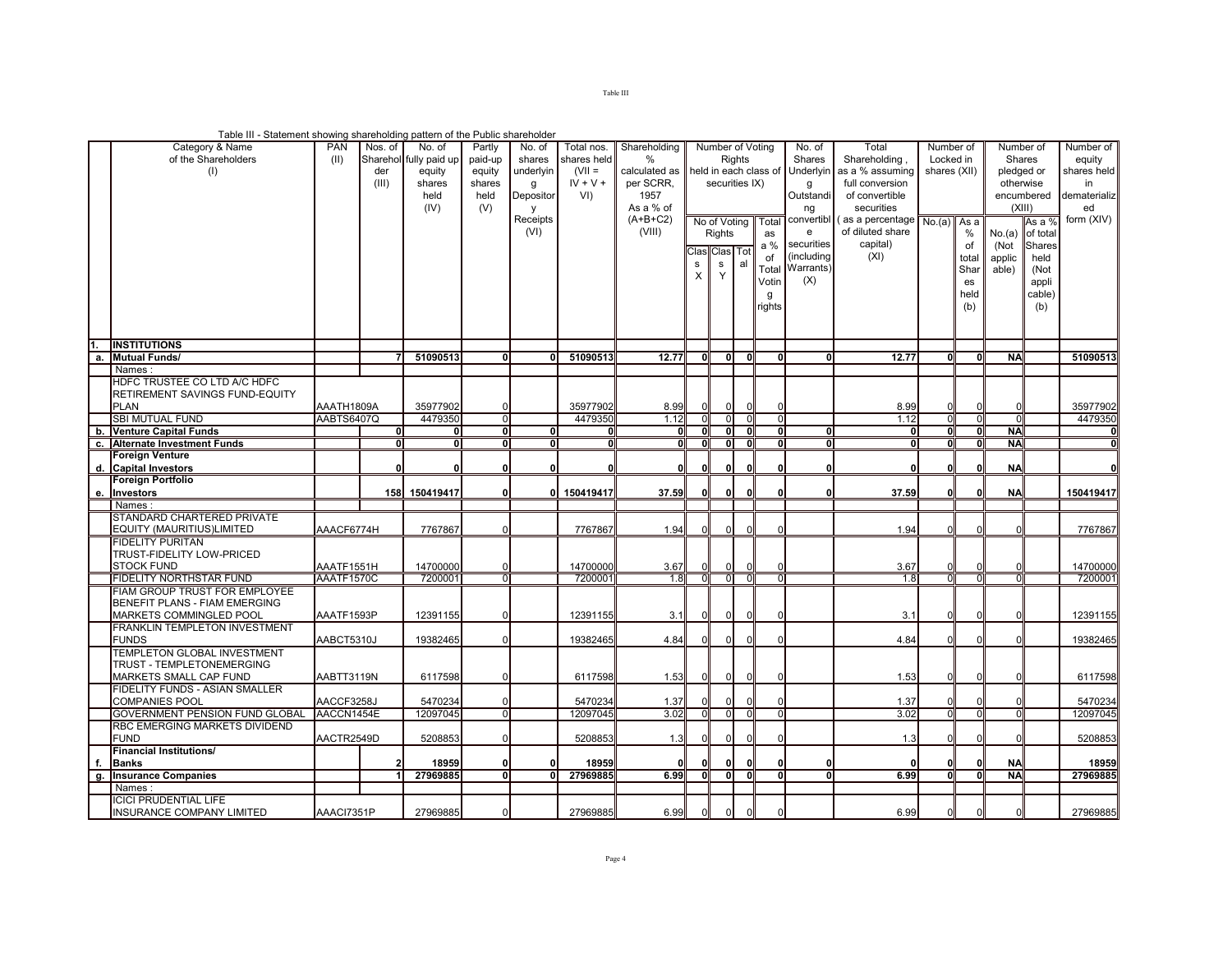|                  | <b>Provident Funds/</b>              |            |                |               |                         |                         |             |       |                         |                         |                         |                         |                |       |                           |              |           |           |
|------------------|--------------------------------------|------------|----------------|---------------|-------------------------|-------------------------|-------------|-------|-------------------------|-------------------------|-------------------------|-------------------------|----------------|-------|---------------------------|--------------|-----------|-----------|
|                  | h. Pension Funds                     |            | U              | 0             | 0I                      | O                       |             | οI    | n                       |                         |                         | O                       |                |       | O                         | 0            | <b>NA</b> | 0         |
|                  | <b>ANY OTHER</b>                     |            |                |               |                         |                         |             |       |                         |                         |                         |                         |                |       |                           |              |           |           |
|                  | <b>FOREIGN INSTITUTIONAL</b>         |            |                |               |                         |                         |             |       |                         |                         |                         |                         |                |       |                           |              |           |           |
|                  | <b>INVESTORS</b>                     |            | $\mathbf{1}$   | 2266001       | οI                      | $\Omega$                | 2266001     | 0.57  |                         | n                       | O                       | $\mathbf{0}$            | O              | 0.57  | 0                         | $\mathbf{0}$ | <b>NA</b> | 2266001   |
|                  | <b>Market Maker</b>                  |            | U              |               | ΩI                      |                         |             | n     | 70                      | ΩI                      | <sup>0</sup>            | n                       | n              |       | $\overline{0}$            | ō            | <b>NA</b> | ΩI        |
|                  |                                      |            |                |               |                         |                         |             |       |                         |                         |                         |                         |                |       |                           |              |           |           |
|                  | Sub-Total (B)(1)                     |            |                | 169 231764775 | ΩI                      |                         | 0 231764775 | 57.92 | n                       | $\mathbf{0}$            | n                       | 70                      | O              | 57.92 | ᅁ                         | ō            |           | 231764775 |
|                  |                                      |            |                |               |                         |                         |             |       |                         |                         |                         |                         |                |       |                           |              |           |           |
|                  | <b>Central Government/</b>           |            |                |               |                         |                         |             |       |                         |                         |                         |                         |                |       |                           |              |           |           |
|                  | State Government(s)/                 |            |                |               |                         |                         |             |       |                         |                         |                         |                         |                |       |                           |              |           |           |
|                  | 2 a. President of India              |            | 0              | 0             | οl                      | $\Omega$                |             | 0     | $\mathbf{0}$            | 0                       |                         | $\mathbf{0}$            | $\mathbf{0}$   |       | $\mathbf{0}$              | $\mathbf{0}$ | <b>NA</b> | 0l        |
|                  |                                      |            |                |               |                         |                         |             |       |                         |                         |                         |                         |                |       |                           |              |           |           |
|                  | Sub-Total (B)(2)                     |            | n              | 0             | ΩI                      | Û                       | ΩI          | 01    | $\Omega$                | 01                      | $\Omega$                | $\Omega$                | O              | ΩI    | 0                         | $\Omega$     |           | 0l        |
|                  |                                      |            |                |               |                         |                         |             |       |                         |                         |                         |                         |                |       |                           |              |           |           |
|                  |                                      |            |                |               |                         |                         |             |       |                         |                         |                         |                         |                |       |                           |              |           |           |
| 3.               | <b>NON-INSTITUTIONS</b>              |            |                |               |                         |                         |             |       |                         |                         |                         |                         |                |       |                           |              |           |           |
| a.               | <b>INDIVIDUALS -</b>                 |            |                |               |                         |                         |             |       |                         |                         |                         |                         |                |       |                           |              |           |           |
|                  | I. Individual shareholders           |            |                |               |                         |                         |             |       |                         |                         |                         |                         |                |       |                           |              |           |           |
|                  | holding nominal share capital        |            |                |               |                         |                         |             |       |                         |                         |                         |                         |                |       |                           |              |           |           |
|                  | up to Rs. 2 lakhs.                   |            | 20612          | 6576801       | 0I                      | $\mathbf{0}$            | 6576801     | 1.64  | 0                       | 0l                      | 0                       | O                       |                | 1.64  | 0                         | 0l           | <b>NA</b> | 6573345   |
|                  | II. Individual shareholders          |            |                |               |                         |                         |             |       |                         |                         |                         |                         |                |       |                           |              |           |           |
|                  | holding nominal share capital        |            |                |               |                         |                         |             |       |                         |                         |                         |                         |                |       |                           |              |           |           |
|                  | in excess of Rs. 2 lakhs.            |            | 3              | 522520        | 0                       | $\Omega$                | 522520      | 0.13  | 0                       | 0l                      | ŋ                       | $\mathbf{0}$            | n              | 0.13  | 0                         | 0            | <b>NA</b> | 522520    |
|                  | <b>NBFCs registered</b>              |            |                |               |                         |                         |             |       |                         |                         |                         |                         |                |       |                           |              |           |           |
| b.               | with RBI                             |            | 0              | 0             | 0l                      | $\Omega$                | $\Omega$    | οI    | $\Omega$                | $\Omega$                | ŋ                       | O                       | C              | 0     | O                         | $\mathbf{0}$ | <b>NA</b> | 0         |
| $\overline{c}$ . | <b>Employee Trusts</b>               |            | ᅁ              | o             | οI                      | o                       | οI          | οI    | o                       | $\overline{\mathbf{0}}$ | $\overline{0}$          | o                       | $\Omega$       | 01    | $\overline{\mathbf{0}}$   | ิงเ          | <b>NA</b> | ō         |
|                  | <b>Overseas Depositories</b>         |            |                |               |                         |                         |             |       |                         |                         |                         |                         |                |       |                           |              |           |           |
|                  | (holding DRs)                        |            |                |               |                         |                         |             |       |                         |                         |                         |                         |                |       |                           |              |           |           |
|                  | d. (balancing figure)                |            | O              | O             | οl                      | $\mathbf{0}$            |             | οI    | 0                       | οI                      | 0                       | $\mathbf{0}$            |                |       | 0                         | $\mathbf{0}$ | <b>NA</b> | 0         |
| Гe.              | <b>JANY OTHER</b>                    |            |                |               |                         |                         |             |       |                         |                         |                         |                         |                |       |                           |              |           |           |
|                  | <b>BODIES CORPORATE</b>              |            | 305            | 9715819       | $\overline{0}$          | $\overline{0}$          | 9715819     | 2.43  | $\overline{\mathbf{0}}$ | οT                      | $\overline{0}$          | $\overline{0}$          | $\overline{0}$ | 2.43  | $\overline{\mathbf{0}}$   | ิด           | <b>NA</b> | 9715819   |
|                  | Names                                |            |                |               |                         |                         |             |       |                         |                         |                         |                         |                |       |                           |              |           |           |
|                  | AADI FINANCIAL ADVISORS LLP          | AARFA5161F |                | 6100000       | $\Omega$                |                         | 6100000     | 1.52  | $\sqrt{ }$              | $\Omega$                | n                       | $\Omega$                |                | 1.52  | $\overline{0}$            | $\Omega$     | $\Omega$  | 6100000   |
|                  | <b>Clearing Members</b>              |            | 63             | 58801         | $\overline{\mathbf{0}}$ | Ō                       | 58801       | 0.01  | ō                       | ᅁ                       | Э                       | Ō                       | O              | 0.01  | $\overline{\mathbf{0}}$   | ᄀ            | <b>NA</b> | 58801     |
|                  | <b>DIRECTORS AND THEIR RELATIVES</b> |            | 3              | 609996        | οI                      | $\overline{\mathbf{0}}$ | 609996      | 0.15  | $\overline{\mathbf{0}}$ | ग                       | $\overline{\mathbf{0}}$ | $\overline{\mathbf{0}}$ | $\Omega$       | 0.15  | ᅁ                         | ō            | <b>NA</b> | 609946    |
|                  | <b>Employees</b>                     |            | 91             | 555167        | ग                       | $\overline{0}$          | 555167      | 0.14  | ᅁ                       | ग                       | ᅁ                       | 0                       | $\overline{0}$ | 0.14  | $\overline{\mathfrak{o}}$ | ᅁ            | <b>NA</b> | 544467    |
|                  | <b>Employees</b>                     |            |                |               |                         |                         |             |       |                         |                         |                         |                         |                |       |                           |              |           |           |
|                  | <b>NRI-Non Repatriable</b>           |            | 2              | 34300         | 0l                      | $\Omega$                | 34300       | 0.01  | $\Omega$                | $\Omega$                | $\Omega$                | O                       |                | 0.01  | 0                         | $\mathbf{0}$ | <b>NA</b> | 34300     |
|                  |                                      |            |                |               |                         |                         |             |       |                         |                         |                         |                         |                |       |                           |              |           |           |
|                  | <b>Employees</b>                     |            |                |               |                         |                         |             |       | n                       |                         |                         |                         |                |       |                           |              |           |           |
|                  | <b>NRI-Repatriable</b>               |            | 8              | 130500        | 0I                      | $\mathbf{0}$            | 130500      | 0.03  |                         | n                       |                         | O                       | n<br>O         | 0.03  | 0                         | $\Omega$     | <b>NA</b> | 130500    |
|                  | <b>FOREIGN CORPORATE BODIES</b>      |            |                | 4 148133667   | $\overline{\mathbf{0}}$ | $\overline{0}$          | 148133667   | 37.02 | $\overline{\mathbf{0}}$ | $\overline{\mathbf{0}}$ | $\overline{0}$          | $\overline{0}$          |                | 37.02 | $\overline{\mathbf{0}}$   | $\bullet$    | <b>NA</b> | 53837727  |
|                  | <b>Names</b>                         |            |                |               |                         |                         |             |       |                         |                         |                         |                         |                |       |                           |              |           |           |
|                  | <b>SYNNEX MAURITIUS LTD</b>          |            |                | 94295940      | $\Omega$                |                         | 94295940    | 23.56 | $\overline{0}$          | $\Omega$                |                         |                         |                | 23.56 |                           | $\Omega$     |           |           |
|                  | MARINA IV (SINGAPORE) PTE.LTD.       | AAJCM9473F |                | 39425695      | $\overline{0}$          |                         | 39425695    | 9.85  | $\Omega$                | $\Omega$                | $\Omega$                | $\overline{0}$          |                | 9.85  | $\Omega$                  | $\Omega$     | $\Omega$  | 39425695  |
|                  | MARINA HORIZON (SINGAPORE)           |            |                |               |                         |                         |             |       |                         |                         |                         |                         |                |       |                           |              |           |           |
|                  | PTE.LTD                              | AAJCM9474C |                | 4562332       | $\Omega$                |                         | 4562332     | 1.14  | $\Omega$                | $\Omega$                |                         | ſ                       |                | 1.14  | $\Omega$                  |              |           | 4562332   |
|                  | STANDARD CHARTERED PRIVATE           |            |                |               |                         |                         |             |       |                         |                         |                         |                         |                |       |                           |              |           |           |
|                  | EQUITY (MAURITIUS)III LIMITED        | AAJCS5416L |                | 9849700       | $\mathbf{0}$            |                         | 9849700     | 2.46  |                         |                         |                         | C                       |                | 2.46  | $\Omega$                  |              |           | 9849700   |
|                  | <b>FOREIGN NATIONAL EMPLOYEES</b>    |            | $\overline{2}$ | 25750         | $\overline{0}$          | $\Omega$                | 25750       | 0.01  | $\mathbf{0}$            | $\overline{0}$          | $\mathbf{0}$            | $\overline{0}$          | n              | 0.01  | $\overline{0}$            | ō            | <b>NA</b> | 24500     |
|                  | <b>HINDU UNDIVIDED FAMILIES</b>      |            | 552            | 305357        | ᅁ                       | $\mathbf{0}$            | 305357      | 0.08  | ᠗                       | ᅁ                       | $\mathbf{0}$            | ᠗                       | $\mathbf{0}$   | 0.08  | $\overline{\mathbf{0}}$   | Ō            | <b>NA</b> | 305357    |
|                  | <b>IEPF</b>                          |            | $\mathbf{1}$   | 2967          | ण                       | ᠗                       | 2967        | 0     | ō                       | $\overline{\mathbf{0}}$ | $\overline{0}$          | ᅁ                       | $\overline{0}$ | -01   | ᅁ                         | ิงเ          | <b>NA</b> | 2967      |
|                  | NRI - Employees                      |            | 32             | 212227        | οI                      | ō                       | 212227      | 0.05  | ō                       | ᅁ                       | $\overline{0}$          | Ō                       | $\overline{0}$ | 0.05  | $\overline{0}$            | ิง           | <b>NA</b> | 182782    |
|                  | NRI - Non- Repat                     |            | 137            | 1180189       | οI                      | ō                       | 1180189     | 0.29  | $\overline{\mathbf{0}}$ | $\overline{\mathbf{0}}$ | $\overline{0}$          | $\overline{\mathbf{0}}$ | $\overline{0}$ | 0.29  | $\overline{0}$            | ō            | <b>NA</b> | 1180189   |
|                  | NRI - Repat                          |            | 362            | 304879        | σI                      | $\Omega$                | 304879      | 0.08  | ō                       | $\overline{\mathbf{0}}$ | $\overline{0}$          | Э                       | $\Omega$       | 0.08  | $\overline{0}$            | ō            | <b>NA</b> | 292879    |
|                  | <b>TRUSTS</b>                        |            | 5              | 38970         | $\overline{0}$          | o                       | 38970       | 0.01  | o                       | $\mathbf{0}$            | $\overline{0}$          | $\overline{0}$          | 0              | 0.01  | $\overline{0}$            | ō            | <b>NA</b> | 38970     |
|                  |                                      |            |                |               |                         |                         |             |       |                         |                         |                         |                         |                |       |                           |              |           |           |
|                  |                                      |            |                |               |                         |                         |             |       |                         |                         |                         |                         |                |       |                           |              |           |           |
|                  | Sub-Total (B)(3)                     |            | 22182          | 168407910     | ΩI                      |                         | 0 168407910 | 42.08 | $\mathbf{0}$            | 01                      | ŋ                       |                         |                | 42.08 | 0                         | $\Omega$     |           | 74055069  |

Page 5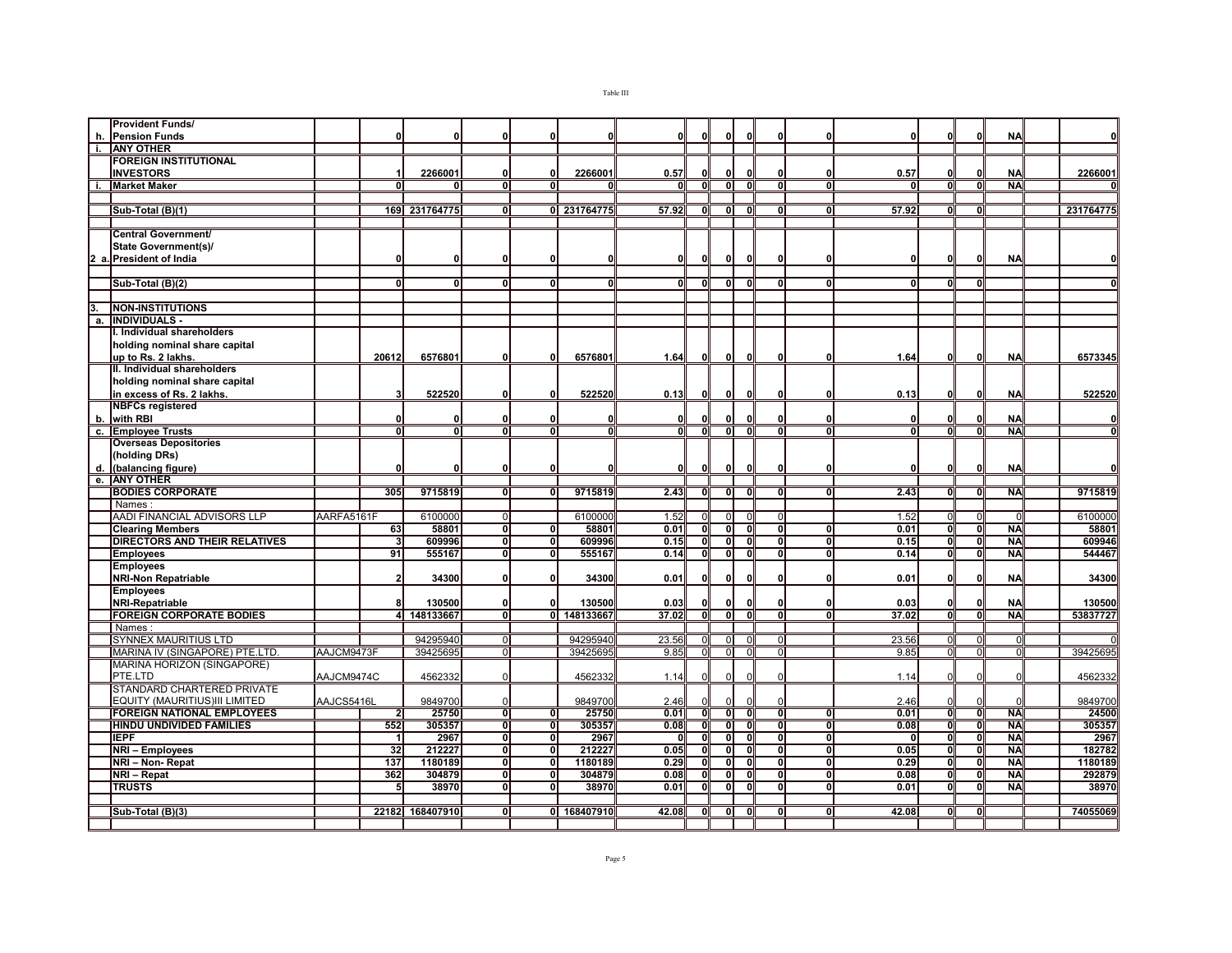| Total Public Shareholding<br>$(B)=(B)(1)+(B)(2)+(B)(3)$                                                                                                                                                        |  |  | 22351 400172685 | οI |  | 400172685 | 100 |  | ΩL | ΩI | 01 |  | <b>100</b> |  |  | 305819844 |
|----------------------------------------------------------------------------------------------------------------------------------------------------------------------------------------------------------------|--|--|-----------------|----|--|-----------|-----|--|----|----|----|--|------------|--|--|-----------|
|                                                                                                                                                                                                                |  |  |                 |    |  |           |     |  |    |    |    |  |            |  |  |           |
| Details of the shareholders acting as persons in Concert including their Shareholding (No. and %):                                                                                                             |  |  |                 |    |  |           |     |  |    |    |    |  |            |  |  |           |
| Details of Shares which remain unclaimed may be given hear along with details such as number of shareholders, outstanding shares held in demat/unclaimed suspense account, voting rights which are frozen etc. |  |  |                 |    |  |           |     |  |    |    |    |  |            |  |  |           |